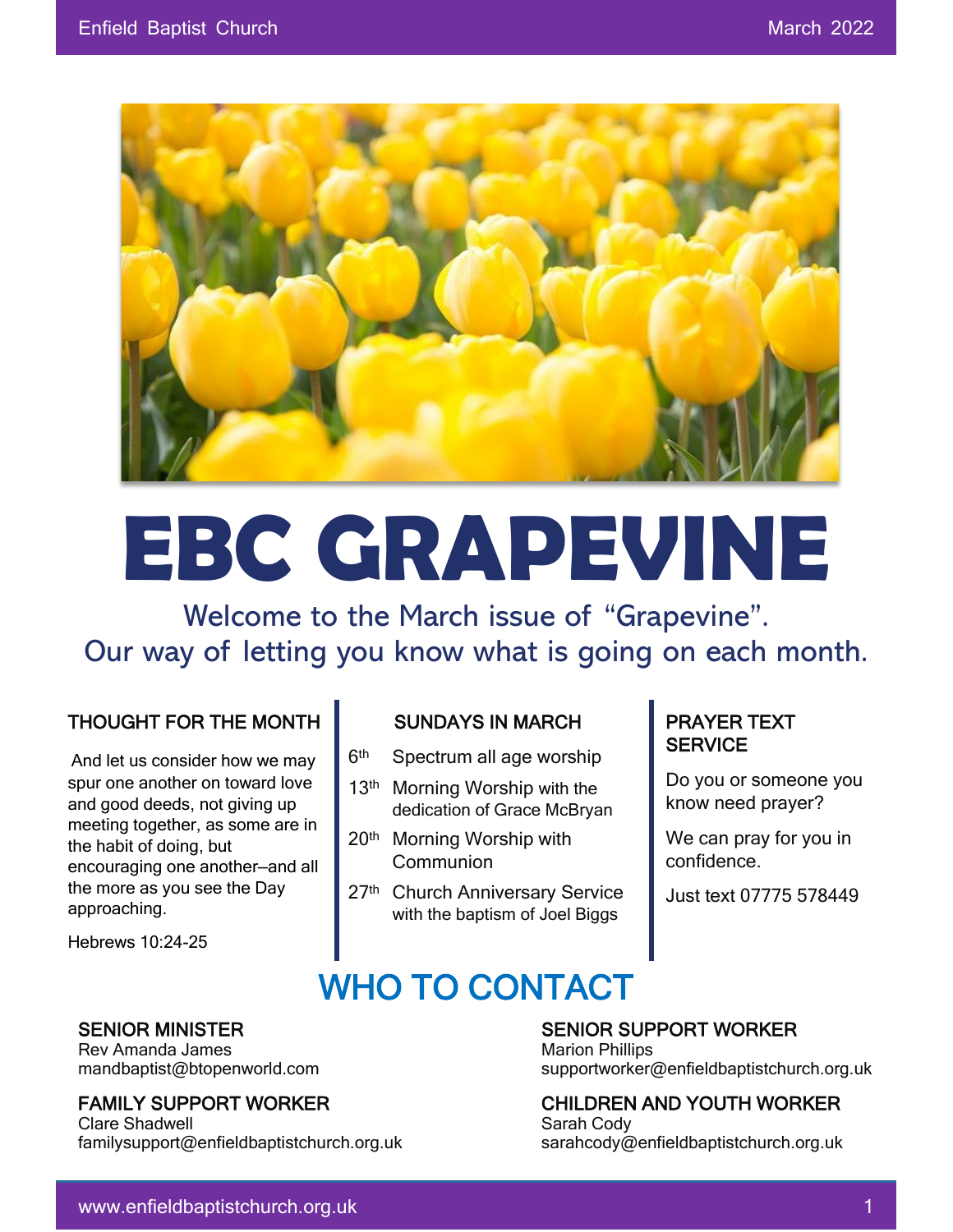### **CHURCH ANNIVERSARY**

#### Sunday 27<sup>th</sup> March

Many years ago, Chris Murphy and Nigel Hollingsworth drove to north east Romania to take supplies to children there. Since then, a charity, the Cascaid Trust, has been formed. They are four miles from the Ukranian border and are now helping the many refugees from Ukraine. Our Thank offering this year will be given to help that desperate need. As it is a small charity, we know that the money we give will go directly to them.

Please also bring an Easter Egg to the service to donate to the Food Bank!

#### CHURCH AGM Monday 28<sup>th</sup> March at 8.00pm

It would be lovely to see you all there. We will be saying goodbye to some of our deacons and voting new deacons in, thanking God for the past year and praying for the future

### PASS THE BATON NEWS

At a special Church meeting on Sunday February 20 the membership voted to appoint the Rev Andy Morgan as minister of EBC. It was an affirming yes – 97.2%. Watch this space for further news……

#### **DATE** FOR YOUR DIARY

 $\overline{a}$ 

The LEP Good Friday service will take place on Friday April 15 at 10.30am outside Nandos. There will also be a service in St Andrews Church at 11.00am.



# **ADIOS DAWN**

After 31 years of being our part-time cleaner Dawn has decided to hang up her duster and enjoy retirement. We are so grateful for all that she has done for EBC. If you would like to contribute to a leaving gift, then please put it in an envelope marked Dawn and hand to Mandy.

#### Deacon's election

This Sunday is the last day for nominations for standing as a deacon.